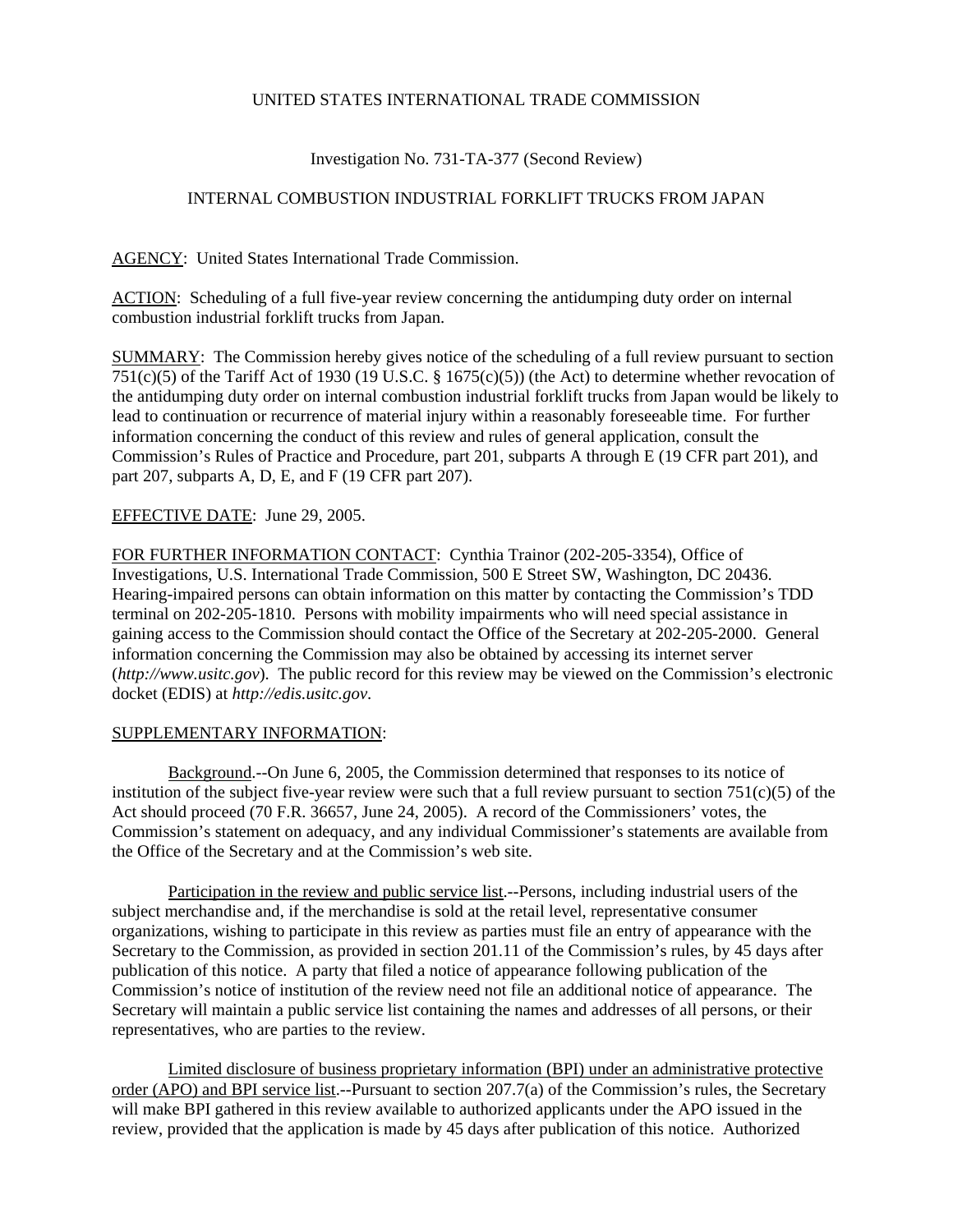applicants must represent interested parties, as defined by 19 U.S.C. § 1677(9), who are parties to the review. A party granted access to BPI following publication of the Commission's notice of institution of the review need not reapply for such access. A separate service list will be maintained by the Secretary for those parties authorized to receive BPI under the APO.

Staff report.--The prehearing staff report in the review will be placed in the nonpublic record on October 12, 2005, and a public version will be issued thereafter, pursuant to section 207.64 of the Commission's rules.

Hearing.--The Commission will hold a hearing in connection with the review beginning at 9:30 a.m. on November 1, 2005, at the U.S. International Trade Commission Building. Requests to appear at the hearing should be filed in writing with the Secretary to the Commission on or before October 25, 2005. A nonparty who has testimony that may aid the Commission's deliberations may request permission to present a short statement at the hearing. All parties and nonparties desiring to appear at the hearing and make oral presentations should attend a prehearing conference to be held at 9:30 a.m. on October 27, 2005, at the U.S. International Trade Commission Building. Oral testimony and written materials to be submitted at the public hearing are governed by sections 201.6(b)(2), 201.13(f), 207.24, and 207.66 of the Commission's rules. Parties must submit any request to present a portion of their hearing testimony in camera no later than 7 days prior to the date of the hearing.

Written submissions.--Each party to the review may submit a prehearing brief to the Commission. Prehearing briefs must conform with the provisions of section 207.65 of the Commission's rules; the deadline for filing is October 21, 2005. Parties may also file written testimony in connection with their presentation at the hearing, as provided in section 207.24 of the Commission's rules, and posthearing briefs, which must conform with the provisions of section 207.67 of the Commission's rules. The deadline for filing posthearing briefs is November 10, 2005; witness testimony must be filed no later than three days before the hearing. In addition, any person who has not entered an appearance as a party to the review may submit a written statement of information pertinent to the subject of the review on or before November 10, 2005. On December 7, 2005, the Commission will make available to parties all information on which they have not had an opportunity to comment. Parties may submit final comments on this information on or before December 9, 2005, but such final comments must not contain new factual information and must otherwise comply with section 207.68 of the Commission's rules. All written submissions must conform with the provisions of section 201.8 of the Commission's rules; any submissions that contain BPI must also conform with the requirements of sections 201.6, 207.3, and 207.7 of the Commission's rules. The Commission's rules do not authorize filing of submissions with the Secretary by facsimile or electronic means, except to the extent permitted by section 201.8 of the Commission's rules, as amended, 67 Fed. Reg. 68036 (November 8, 2002). Even where electronic filing of a document is permitted, certain documents must also be filed in paper form, as specified in II (C) of the Commission's Handbook on Electronic Filing Procedures, 67 Fed. Reg. 68168, 68173 (November 8, 2002).

Additional written submissions to the Commission, including requests pursuant to section 201.12 of the Commission's rules, shall not be accepted unless good cause is shown for accepting such submissions, or unless the submission is pursuant to a specific request by a Commissioner or Commission staff.

In accordance with sections 201.16(c) and 207.3 of the Commission's rules, each document filed by a party to the review must be served on all other parties to the review (as identified by either the public or BPI service list), and a certificate of service must be timely filed. The Secretary will not accept a document for filing without a certificate of service.